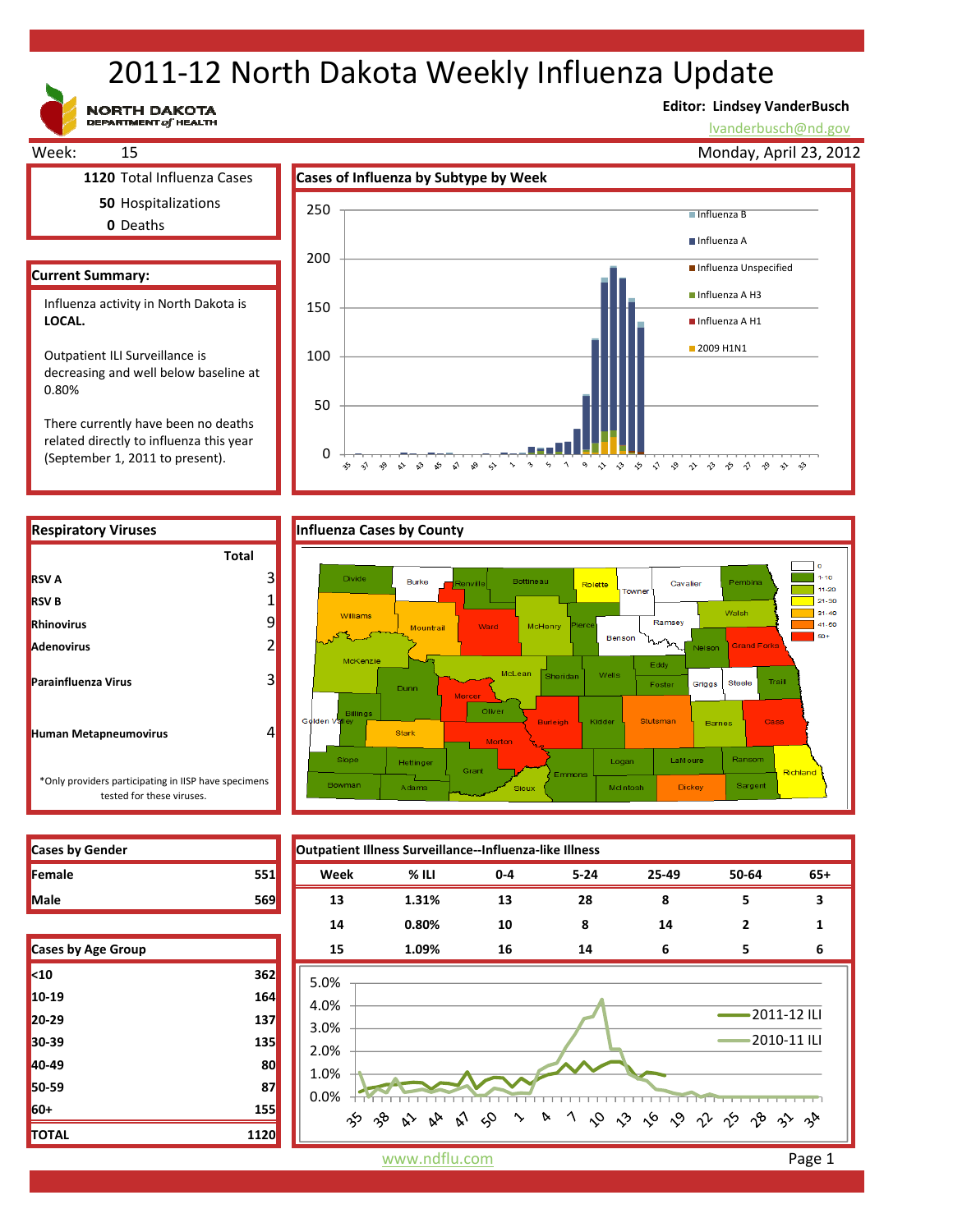# 2011‐12 North Dakota Weekly Influenza Update

NORTH DAKOTA





\*These data do not represent all laboratory results for influenza.



# Monday, April 23, 2012

## **North Dakota School Surveillance:**

**‐‐ 5 Schools Reporting**

**‐‐ Percent Absent due to illness for this week is well below what would be considered significant absenteeism.**

**‐‐ If your school would be willing to particiapte in our surveillance, please contact Lindsey VanderBusch, lvanderbusch@nd.gov.**

## **Sentinel Laboratory Surveillance**

**‐‐ 15 North Dakota Laboratories Reporting**

**‐‐ The number of percent positive on influenza tests is sustaining.** 

**‐‐RSV activity peaked in Week 8. Seasonably late.**